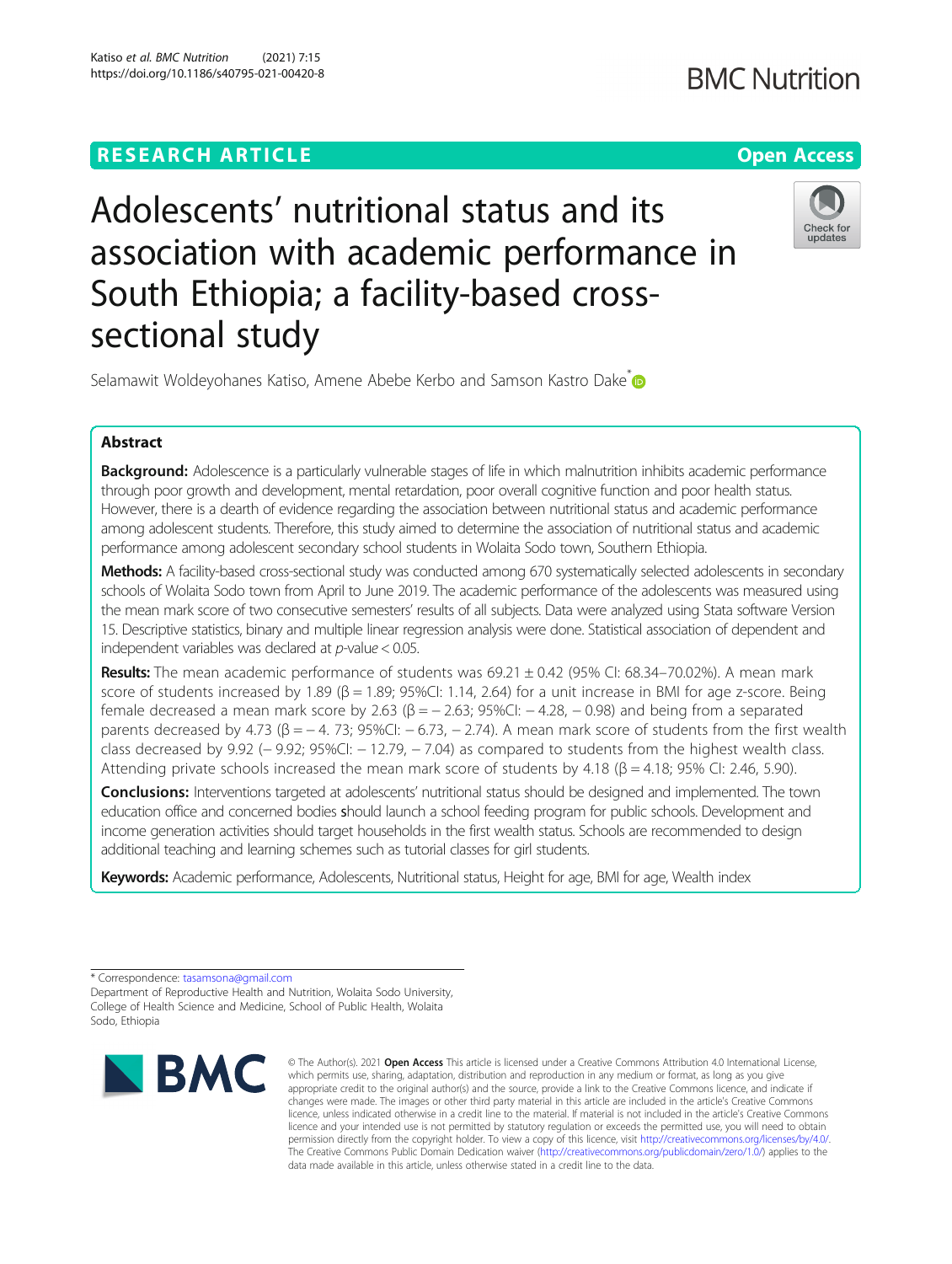# Background

Adolescent population comprises one-sixth of the world's population; of which over 90% live in Sub-Saharan Africa and South and Southeast Asia [\[1](#page-7-0)]. Successful transition of adolescence to adulthood has a significant role in reducing problems lie ahead in the future and in breaking the intergenerational cycle of poverty [[2\]](#page-7-0).

Nutritional status is one of the main factors that could affect academic achievement by limiting students' ability to learn [[3](#page-7-0)]. Despite the economic growth observed in many developing countries, undernutrition continued to be highly prevalent underlying cause of poor health status and poor academic attainments' [[4\]](#page-7-0).

Several studies were conducted on the magnitude and consequences of nutritional status of adolescent students [[5](#page-7-0)–[7\]](#page-7-0). According to the Global School-Based Student Health Survey, the mean Body Mass Index (BMI) estimates adolescents in South Asia, Southeast Asia, East Africa, West Africa and Central Africa is < 20. The lowest BMIs were seen in Ethiopia, Niger, Senegal, India, Bangladesh, Myanmar, and Cambodia [\[8](#page-7-0)]. On the other hand, globally, 10% of adolescents are overweight and obese with the prevalence of overweight and obesity varying between 2 and 3%. The prevalence ranges from 10% in Africa and Asia to more than 20% in the United States of America (USA) and Europe [[9\]](#page-7-0).

.According to the World Bank report, academic performance of students of Sub-Saharan African countries is less than half of what is expected for their age [\[10](#page-7-0)]. Ethiopia is among the countries where adolescent students' academic achievement is unacceptably low [\[11](#page-7-0)]. Adolescence is one of the vulnerable stages of life where absolute nutrient needs are greater than that of infancy or childhood [[12](#page-7-0)]. Undernutrition inhibits academic attainment through poor growth and mental development, reduced motivation and poor cognitive development [[13](#page-7-0), [14\]](#page-7-0) while, ooverweight and obesity has the potential to impair academic performance via social pathways such as discrimination and stigma [[15](#page-7-0)].

Research evidences also show that academic performance is affected by factors such as the wealth status of the parents, the type of school, parents' educational status, marital and occupational status of the adolescents [[16](#page-7-0)–[19](#page-7-0)]. However, the association between nutritional status and the academic performance of the adolescent students in Ethiopia is left unknown fully. Therefore, the aim of this study was to assess the association of nutritional status with academic performance among adolescent students in Wolaita Sodo town, Southern Ethiopia.

# Methods

# Study setting, study design and study period

Wolaita Sodo town is the administrative capital of Wolaita Zone administration in Southern Ethiopia located at 380 km South from Addis Ababa. The town has 3 sub-cities and 11 lower administrative units. The total population of the town is estimated to be 182,607; from which 49% are females [\[20\]](#page-7-0). According to the information obtained from Wolaita Zone Agriculture and education departments, the common staple foods in the area are cereals, roots, tubers, and vegetables and there are two private and five public secondary schools in the town respectively. A facility-based cross-sectional study was conducted among adolescent students from April to June, 2019.

#### Population and sampling

The source population for this study was all adolescents of secondary schools of Wolaita Sodo town and the study population are adolescent students of the selected schools. Pregnant adolescent girls, adolescents who were ill at the time of the study and with physical or visual disability were excluded from the study. A single population proportion formula was used to calculate the sample size with the following assumptions; 95% confidence level, 5% margin of error, an estimated magnitude of students' academic performance of 72.8% taken from a similar study in Ethiopia  $[21]$  $[21]$ , design effect of 2 and 10% non-response rate and the final sample size calculated is 670. There are seven schools in Wolaita Sodo town, two private and five public, and were stratified into public and private by assuming socio-economic differences among the families of the students and differences in teaching and learning resources between public and private schools. Among the seven secondary schools, one private and three public were randomly selected. The total sample size was allocated to the schools proportional to the number of students in each selected school. The study participants were selected by systematic sampling technique using the list of students enrolled in each school as a sampling frame. The sampling interval was determined by dividing the total number of students in the respective school grade level by the allocated sample size and was found to be five. The first participant was selected randomly by the lottery method, and then every fifth adolescent student was included in the study.

#### Data collection

Data were collected using a structured intervieweradministered questionnaire. The questionnaire was developed and adopted from the Ethiopian Demographic and Health Survey (EDHS) validated tool and other related literature reviews [[22](#page-8-0)–[24](#page-8-0)] (Additional file [1\)](#page-7-0). The questionnaire was pre-tested on 5% of the sample size on adolescent students from schools which were not selected for the actual data collection but no modification has been made. The data were collected by four data collectors and two supervisors after training was given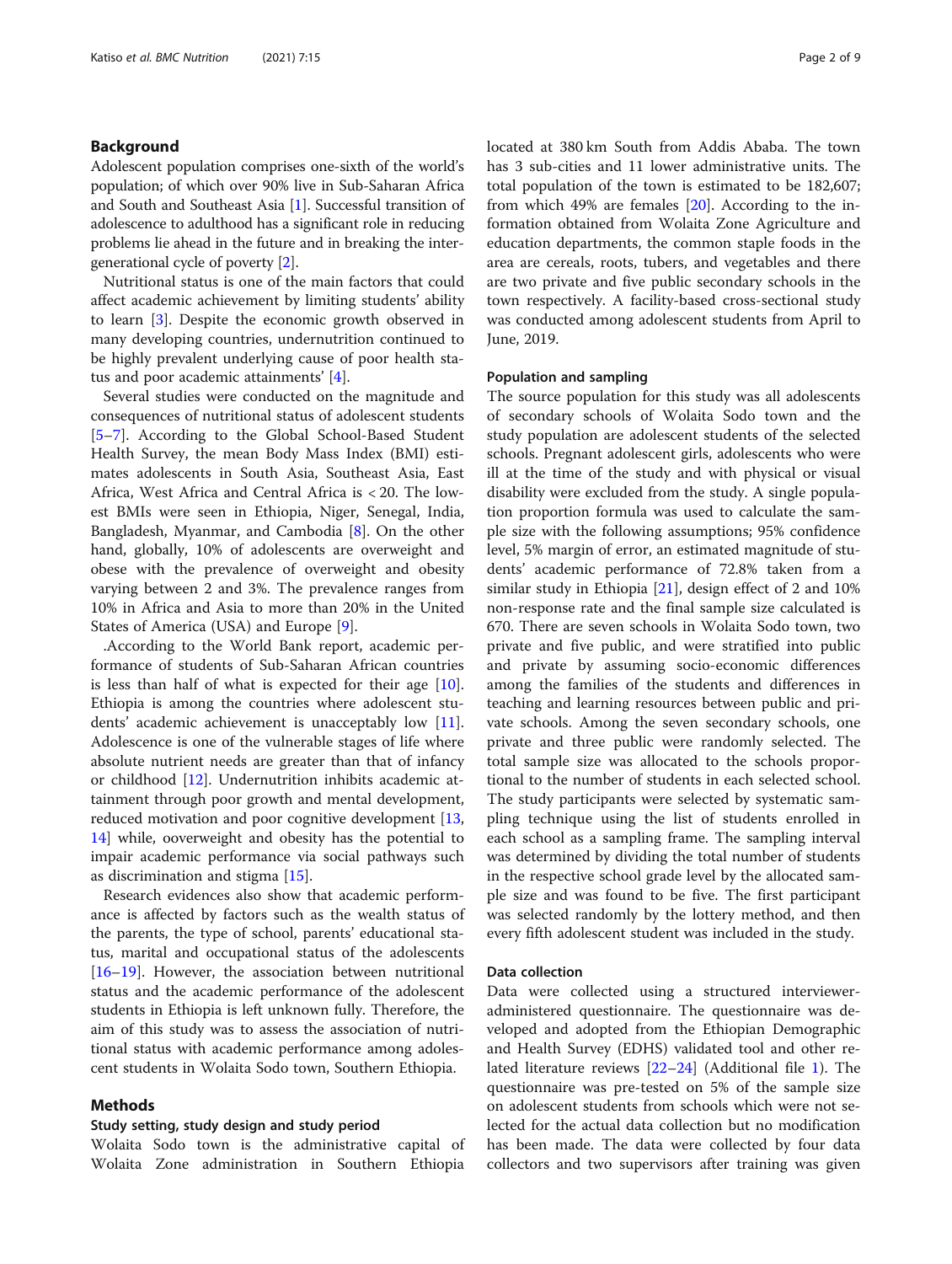for 2 days on the objective of the study, data collection procedures, anthropometric measurements, the confidentiality of the information and participant rights.

To ensure the reliability of anthropometric measurements, standardization test was done on five participants prior to actual data collection. First, the expert has taken the measurements and then the data collectors repeated the measurements on the same participants with some time intervals. The collected data were entered into ENA SMART software to check relative Technical Error of Measurements (TEM) and was found to be in the acceptable range, < 2.0%. Weight was measured using a portable digital flat Seca scale (Scale electronic scale, 770 Hamburg). Height was measured by Seca body meter (Seca 274 body meter). All measurements were taken three times, and the average was recorded as the final measurement. Academic performance and absenteeism data were taken from respective schools' records.

# **Variables**

# Dependent variable

The academic performance of the students which was calculated using two consecutive semesters mean mark scores out of 100.

# Independent variables

Socio-economic and socio-demographic variables Age of the adolescents, sex of adolescents, marital status of parents, educational and occupational status of parents and wealth status of the adolescents households. Wealth status was generated by using principal component analysis (PCA) and based on the results household wealth index/status was converted into quartiles and categorized as First, Second, Middle, Fourth, and Highest [\[22](#page-8-0)].

Nutritional status measurements and indices Underweight- is BMI for age z-score (BAZ) of  $<-2$  standard deviation (SD) on the WHO growth reference cut-off point [\[25](#page-8-0)].

Overweight- was computed with BMI for age z-score (BAZ) of  $> + 1$  SD on the WHO growth reference cutoff point [\[25\]](#page-8-0).

Obesity- was computed with BMI for age z-score (BAZ) of  $> + 2$  SD z-score based on the WHO reference cut-off point [[25](#page-8-0)].

**Stunting-** is the height for age z-score (HAZ) of  $<-2$ SD on the WHO growth reference cut-off point [\[25](#page-8-0)].

Dietary diversity score Dietary diversity was determined by using the Dietary Diversity Score (DDS). Three non-consecutive days 24-h recall of adolescents' consumption of commonly consumed foods in the area was used to collect information on the DDS [[23\]](#page-8-0). Foods were categorized into 10 groups based on FAO recommendations  $[1]$  $[1]$ ; starch stable food  $[2]$  $[2]$ , vegetables, 3) fruits  $[4]$  $[4]$ , meat [[5\]](#page-7-0), egg [[6\]](#page-7-0), fish and other sea foods [\[7\]](#page-7-0), legumes, nuts and seeds [\[8](#page-7-0)], milk and milk products [\[9\]](#page-7-0), oil and fats [\[10](#page-7-0)], sweets, spices, condiments and beverage [\[26](#page-8-0)]. The response categories were "Yes" if at least one food item in the group was consumed and "No" when a food item in the group was not consumed. The results were summed and classified into < 4 food items and > 4 food items [[27\]](#page-8-0).

Behavioural factors Alcohol consumption, the purpose of spending much time on the internet and being absent for 10% or more of school days for any reason in a calendar year.

# Data management and analysis

Data were entered into Epi-Data version 3.1 and analyzed using Stata version 15 statistical software. Anthropometric data were analyzed using the WHO Anthro-plus software version 1.0.4 and nutritional status of the adolescents was determined using WHO reference 2007 cut-off point [[28](#page-8-0)]. Normality assumption was assessed for the dependent variable and the data were normally distributed  $(p$ -value is 0.77). Descriptive statistics such as frequencies, percentages, mean and standard deviation of the mean were done. Binary and multiple linear regression analysis were conducted to check the association between the dependent and independent variables. Variables with a  $p$ -value of less than 0.25 in the binary linear regression analysis were candidate variables for multiple linear regression analysis. Variables with the  $p$ -value < 0.05 in the multiple linear regression analysis were considered as statistically significantly associated with the dependent variable and parameter estimate (ß) with its 95% CI was reported.

# Results

# Socio-demographic characteristics

In this study, a total of 670 adolescents participated making the response rate of 100%. The mean age of the respondents was  $16.2 \pm 1.7$ . Of the total respondents, 50.6% were girls. The majority (81.3%) of the parents were currently married. More than one-fourth (27.3%) of the mothers and 47.5% fathers of the students completed college or university education. More than one-third (34.8%) of the mothers were merchants, while 42.4% of the fathers were government employees. Regarding the wealth index, 23.6%, of the study participants were from the fourth class households (Table [1\)](#page-3-0).

# Nutritional status, dietary diversity and behavioural factors

The overall prevalence of any form of malnutrition was 29.3%; 6.3% (95% CI: 4.5, 8.5) were underweight, 9.7%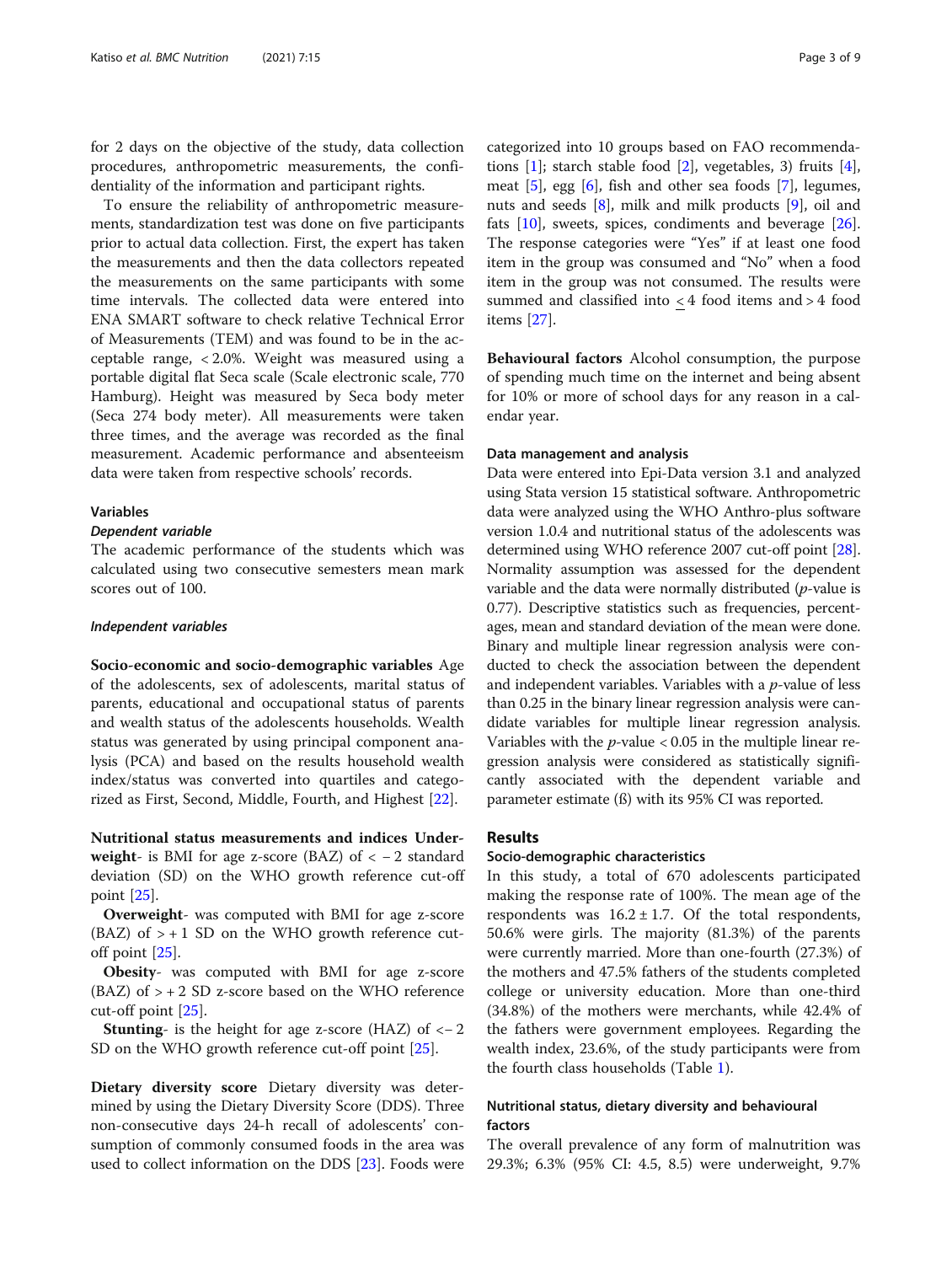<span id="page-3-0"></span>Table 1 Socio-demographic and economic characteristics of the students and their parents involved in the study at Wolaita Sodo town in South Ethiopia, June 2019

| Variables ( $n = 670$ )           | Frequency | Percentage |
|-----------------------------------|-----------|------------|
| Age in years                      |           |            |
| $10 - 14$                         | 137       | 20.5       |
| $15 - 19$                         | 533       | 79.6       |
| Sex                               |           |            |
| Male                              | 331       | 49.4       |
| Female                            | 339       | 50.6       |
| Current marital status of parents |           |            |
| Married                           | 545       | 81.3       |
| Separated                         | 125       | 18.7       |
| Educational status of mothers     |           |            |
| No formal education               | 57        | 8.5        |
| Read and write                    | 134       | 20.0       |
| Primary                           | 123       | 18.4       |
| Secondary                         | 173       | 25.8       |
| College & above                   | 183       | 27.3       |
| Educational status of fathers     |           |            |
| No formal education               | 21        | 3.1        |
| Read and write                    | 83        | 12.4       |
| Primary                           | 98        | 14.6       |
| Secondary                         | 150       | 22.4       |
| College / university completed    | 318       | 47.5       |
| Occupational status of the father |           |            |
| Farmer                            | 96        | 14.3       |
| Merchant                          | 158       | 23.6       |
| Government employer               | 284       | 42.4       |
| Private                           | 115       | 17.2       |
| Daily labourer                    | 17        | 2.5        |
| Occupational status of the mother |           |            |
| Housewife                         | 205       | 30.6       |
| Merchant                          | 233       | 34.8       |
| Government employer               | 158       | 23.6       |
| Private                           | 66        | 9.9        |
| Daily labourer                    | 8         | 1.2        |
| Wealth quintile                   |           |            |
| First                             | 110       | 16.4       |
| Second                            | 136       | 20.3       |
| Middle                            | 136       | 20.3       |
| Fourth                            | 158       | 23.6       |
| Highest                           | 130       | 19.4       |
| School type                       |           |            |
| Public                            | 444       | 66.3       |
| Private                           | 226       | 33.7       |

(95% CI: 7.6, 12.2) overweight, 4.1% (95% CI: 2.8, 5.7) obese, and 9.2% (95% CI: 7.2, 11.4) were stunted. The majority (76.4%) of the adolescents spend much their time on the internet for social media purpose and about one-fourth (24.8%) reported drinking alcohol at least once before the study. About (24.3%) of the adolescents were absent for 10% or more of school days in the studied academic year. More than half (59.0%) of the adolescents had a dietary diversity score of ≤4 food items (Table [2\)](#page-4-0).

# Description of participants according to their academic performance

More than three-fourth (74.7%) of the adolescents aged 15–19 years performed below the mean academic score. Nearly one-fifth (79.2%) of the boys and 68.7% of the girls had below the mean academic performance respectively. More than half (56.4%) of the respondents who live in the first wealth quintile performed below the mean. The majority (89.2%) of those who live in a household with the highest wealth quintile performed above the mean academic score. The majority (88.1%) of the respondents who attended public schools and 66.7% who attended private schools academic performance was below the mean score. Fifty six (88.9%) of the overweight and 89.3% obese respondents performance was below the mean academic score. Two hundred twenty eight (83.2%) of the participants with a dietary diversity of more than four and 71.9% who spend their time on the internet for social media purposes performed below the mean academic score. Three-fourth (75.2%) of the participants who consume alcohol also performed below the mean (Table [3\)](#page-5-0).

# Proportion and predictors of academic performance

The mean academic performance of the students was 69.2 ± 11.0 SD (95% CI: 68.4, 70.0%) out of hundred. Being a girl decreased the mean score of academic performance by 2.6 (β =  $-$  2.6; 95% CI:  $-$  4.3,  $-$  0.9). The mean score of students from separated parents decreased by 4.7 ( $\beta$  = − 4.7; 95% CI: − 6.7, − 2.7) as compared to students from married parents. Being from the first-class wealth index decreased the mean score of students by 9.9 (β = − 9.9; 95% CI: − 12.8, − 7.0). The mean mark score of students from a wealth index of the second class decreased by 5.7 (− 5.7; 95% CI: − 8.1, − 3.2) as compared to students from the highest wealth class. Attending private schools increased the average mark score of students by 4.2 (β = 4.2; 95% CI: 2.5, 5.9) compared to their counterparts. BAZ was positively associated with academic performance. A unit increase in BAZ increased the mean mark score of students by 1.9 (β = 1.9; 95% CI: 1.1, 2.6) (Table [4\)](#page-6-0).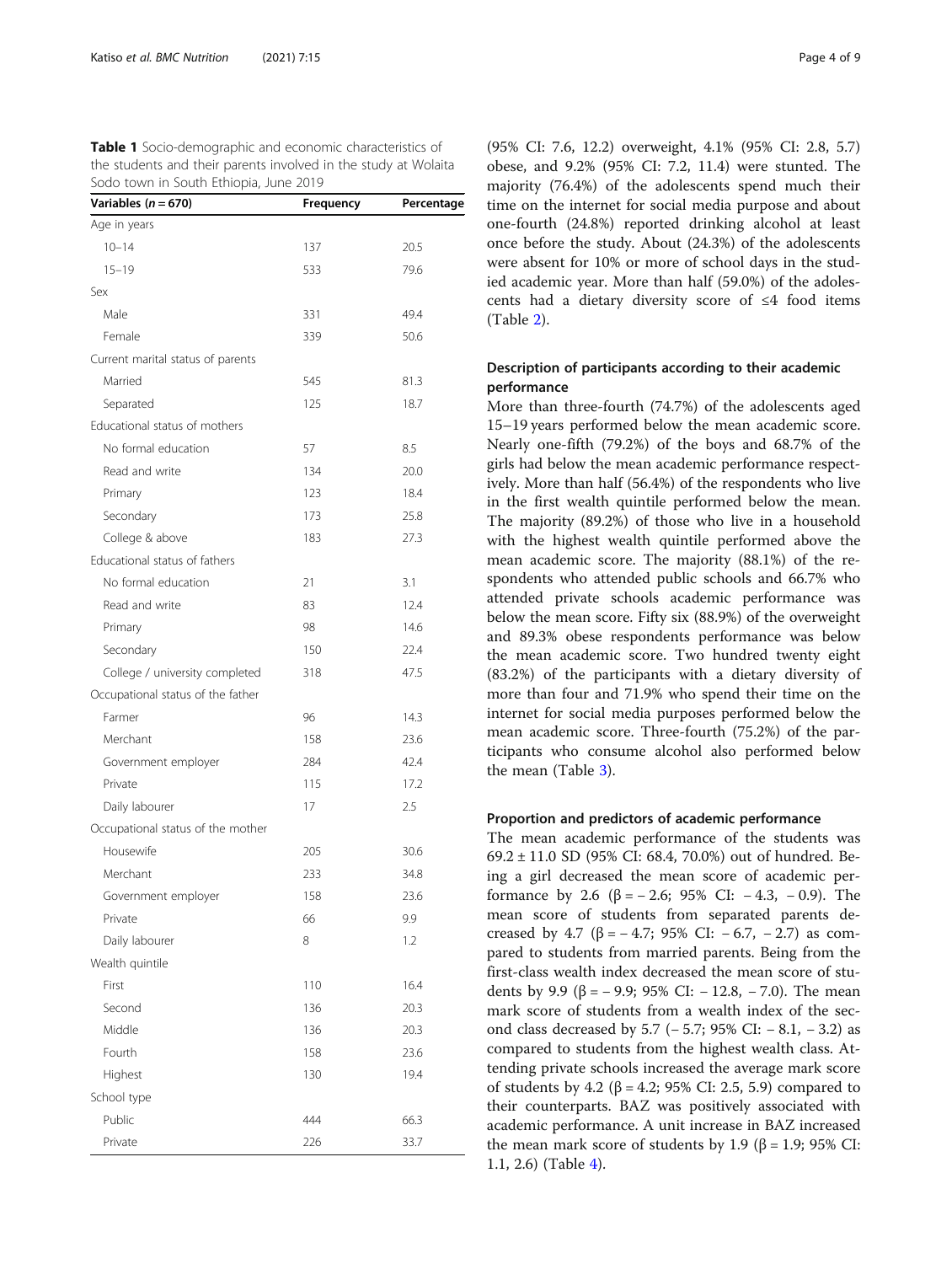<span id="page-4-0"></span>Table 2 Nutritional status, dietary diversity, and behavioural characteristics of students involved in the study at Wolaita Sodo town in South Ethiopia, June 2019

| Variables (n = 670)                                        | Frequency                                    | Percentage |
|------------------------------------------------------------|----------------------------------------------|------------|
| Nutritional status (BAZ)                                   |                                              |            |
| Underweight                                                | 42                                           | 6.3        |
| Normal                                                     | 535                                          | 79.9       |
| Overweight                                                 | 65                                           | 9.7        |
| Obese                                                      | 28                                           | 4.2        |
|                                                            | Dietary diversity                            |            |
| >4                                                         | 274                                          | 40.9       |
| $\leq 4$                                                   | 396                                          | 59.1       |
|                                                            | The purpose of spending time on the internet |            |
| For academic purpose                                       | 144                                          | 23.5       |
| For social media                                           | 469                                          | 76.5       |
|                                                            | Alcohol consumption                          |            |
| Yes                                                        | 166                                          | 24.8       |
| No                                                         | 504                                          | 75.2       |
| Absent for 10% of school days in the studied academic year |                                              |            |
| Yes                                                        | 163                                          | 24.3       |
| No                                                         | 507                                          | 75.7       |

# **Discussion**

This study has attempted to determine the association between nutritional status and academic performance among adolescent students. The result of the current study shows the mean academic score of students was 69.2 ± 1 (95% CI: 68.3, 70.0%). The study findings also revealed that being a girl student, nutritional status measures (BAZ and HAZ), being from the first-class wealth index household, attending private schools and separation of parents were statistically significantly associated with the academic performance of the students.

In this study, the mean academic score of the students was 69.2 ± 1 (95% CI: 68.3, 70.0%). This result is consistent with a study from Hawa Gelan (Ethiopia) where the mean academic performance was  $(67.2 \pm 15.4\%)$  [\[24](#page-8-0)]. However, the result is higher when compared with a study result of Nigeria which reported the mean academic performance of  $(53.3 \pm 7.2)$  [\[29](#page-8-0)]. The result of this study is lower than the other study result in Debre-Tabor (Northern Ethiopia) where the mean academic score was  $(71.7 \pm 12.6)$  [\[30\]](#page-8-0). This difference may be owing to the differences in the students' assessment techniques, the curriculum and teaching-learning resources availability and accessibility. The other possible reason for the difference might be, in Ethiopia, although there exists nationally standardized testing system, the test is given only for 8th and 12th grades and the testing scheme and types of the tests depend on the school and the teachers.

There was a statistically significant and positive association between nutritional status (HAZ) and academic achievements. This finding agrees with studies from Northern and Southeast Ethiopia, where HAZ was associated with students' academic performance [[30](#page-8-0), [31](#page-8-0)]. Despite the agreement with these studies, the correlation coefficient in the current study is relatively low. The possible reason might be the small sample size used in the mentioned studies. This finding is inconsistent with a study finding of Meskan District in Southern Ethiopia, where the study reported the absence of a statistically significant association between HAZ and academic performance [\[32](#page-8-0)].

In this study, the nutritional status measure (BAZ) is also statistically positively and significantly associated with the academic performance of the students. This result is not in line with another study conducted in North Ethiopia where the study reported that there was no statistical association between BAZ and academic performance [[30](#page-8-0)]. This might be due to differences in sample size or variation of the variables considered during analysis.

In the current study, being a girl student decreased academic performance, this result is reported similarly in studies conducted in Ethiopia, Kenya, and Nigeria [[33](#page-8-0)–[35](#page-8-0)]. The most possible reason could be the differential and higher workload, lack of time to work on the assignments and shortage of time to eat meals timely and adequately among girls in the households when compared to boy students. A different finding was reported from Ghana where the academic achievement of girls was significantly higher than boys [[36\]](#page-8-0). This difference might be due to the socio-cultural difference in the study settings.

The findings of the present study also disclosed that separation of parents has significantly lowered the academic performance of students when compared with students whose parents are in marital union. This result is consistent with the results of studies conducted in Addis Ababa (Ethiopia) and Ghana [\[37,](#page-8-0) [38\]](#page-8-0). This could be due to psycho-social and financial crises caused by separation or divorce the associated parental instability.

Academic performance of the students from a household of first wealth index or second wealth index class family was decreased students' when compared to the students from the highest wealth index household families, This finding is in agreement with studies conducted in Dessie (Northwest Ethiopia) and Hawa Gelan district in Southwest Ethiopia [[24,](#page-8-0) [39\]](#page-8-0). Similarly, another study from Goba town in Ethiopia depicted that a higher wealth index is associated with better mathematics scores [\[31](#page-8-0)]. This might be explained by the enabling environment created by providing educational materials and other resources which could have motivated students.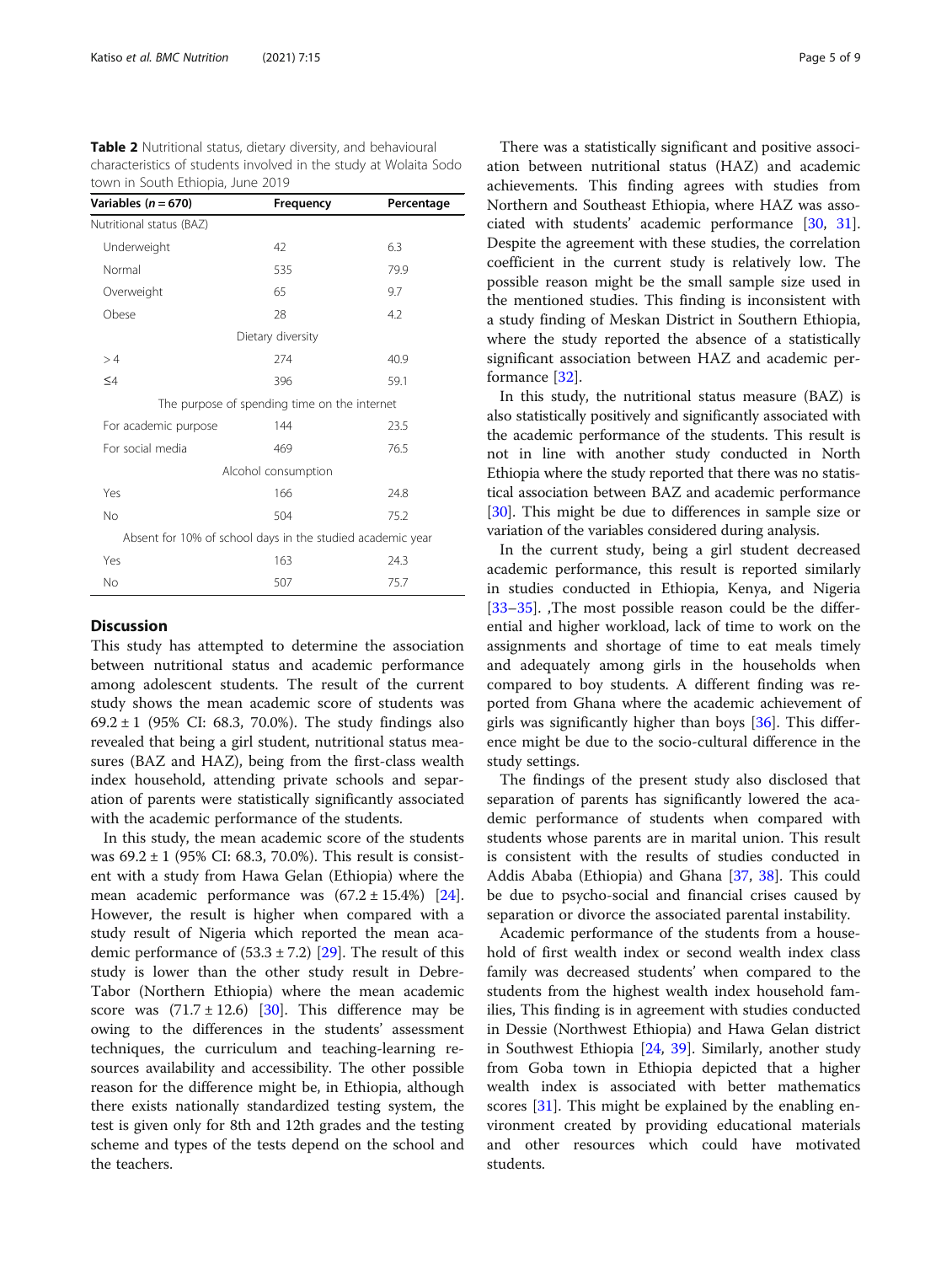<span id="page-5-0"></span>Table 3 Description of the study participants according to the academic performance at Wolaita Sodo town in South Ethiopia, June 2019

| Variable ( $n = 670$ )                                  | Characteristics      | Academic performance |                       |
|---------------------------------------------------------|----------------------|----------------------|-----------------------|
|                                                         |                      | Above the mean       | <b>Below the mean</b> |
| Age in years                                            | $10 - 14$            | 40 (29.2)            | 97 (70.8)             |
|                                                         | $15 - 19$            | 135 (25.3)           | 398 (74.7)            |
| Sex                                                     | Male                 | 69 (20.9)            | 262 (79.2)            |
|                                                         | Female               | 106(31.3)            | 233 (68.7)            |
| Wealth quintile                                         | First                | 48 (43.6)            | 62 (56.4)             |
|                                                         | Second               | 81 (59.6)            | 55 (40.4)             |
|                                                         | Middle               | 114 (83.8)           | 22(16.2)              |
|                                                         | Fourth               | 136 (86.1)           | 22 (13.9)             |
|                                                         | Highest              | 116 (89.2)           | 14(10.8)              |
| School type                                             | Public               | 27 (11.9)            | 199 (88.1)            |
|                                                         | Private              | 148 (33.3)           | 296 (66.7)            |
| Nutritional status (BAZ)                                | Underweight          | 25 (58.1)            | 18 (41.9)             |
|                                                         | Normal               | 140 (26.1)           | 396 (73.9)            |
|                                                         | Overweight           | 7(11.1)              | 56 (88.9)             |
|                                                         | Obese                | 3(10.7)              | 25 (89.3)             |
| Dietary diversity                                       | >4                   | 46 (16.8)            | 228 (83.2)            |
|                                                         | $\leq 4$             | 129 (32.6)           | 267 (67.4)            |
| The purpose of spending much time on the internet       | For academic purpose | 27 (18.8)            | 117(81.3)             |
|                                                         | For social media     | 132 (28.1)           | 337 (71.9)            |
| Alcohol consumption                                     | Yes                  | 50 (30.1)            | 116 (69.9)            |
|                                                         | <b>No</b>            | 125 (24.8)           | 379 (75.2)            |
| Absent for 10% school days in the studied academic year | Yes                  | 35 (21.5)            | 128 (78.5)            |
|                                                         | No                   | 140 (27.6)           | 367 (72.4)            |

In the present study, a significant difference in academic performance among students attended private and a public school was found. Attending private schools increased the mean mark score of students as compared to their counterparts. This finding is in line with a study finding of Northwest Ethiopia [[40\]](#page-8-0). Studies conducted in Nigeria and India also revealed that students who attended private schools scored better in reading, writing and mathematics as compared to students from public schools [\[41,](#page-8-0) [42](#page-8-0)]. This difference might be attributed to private schools better equipment in a library and laboratory facilities, regular and tight monitoring and evaluation of the teaching and learning process and students who attend private schools are mostly from a well to do families to provide better, adequate and timely nutrition than students of public schools.

# Limitations

The study sample consisted of adolescents students in Wolaita Sodo town secondary schools and therefore, the study results cannot be generalized to other schools elsewhere in Ethiopia or other Sub-Saharan Africa or other

developing countries. The mean academic score used to assess the academic performance of the students is also not from standardized testing across the whole country. Thus, it might be difficult to extrapolate the proportion to the overall adolescent population in the country. We used crosssectional data and the estimate might be better represented if longitudinal follow-up data were used. In this study, only anthropomorphic measurements were used to determine the nutritional status and did not assess the micronutrient status and its possible association with the academic performance of study participants. In the present study, other covariates such as cigarette smoking and time devoted to physical exercise have not been assessed. Furthermore, this study did not assess Intelligence Quotient (IQ) test due to a lack of standardized, culturally appropriate and contextualized testing systems in Ethiopia.

# **Conclusions**

This study ascertained poor academic performance was reported among female sex adolescent students, students whose parents were separated, and students of the first or second wealth index status households. Better academic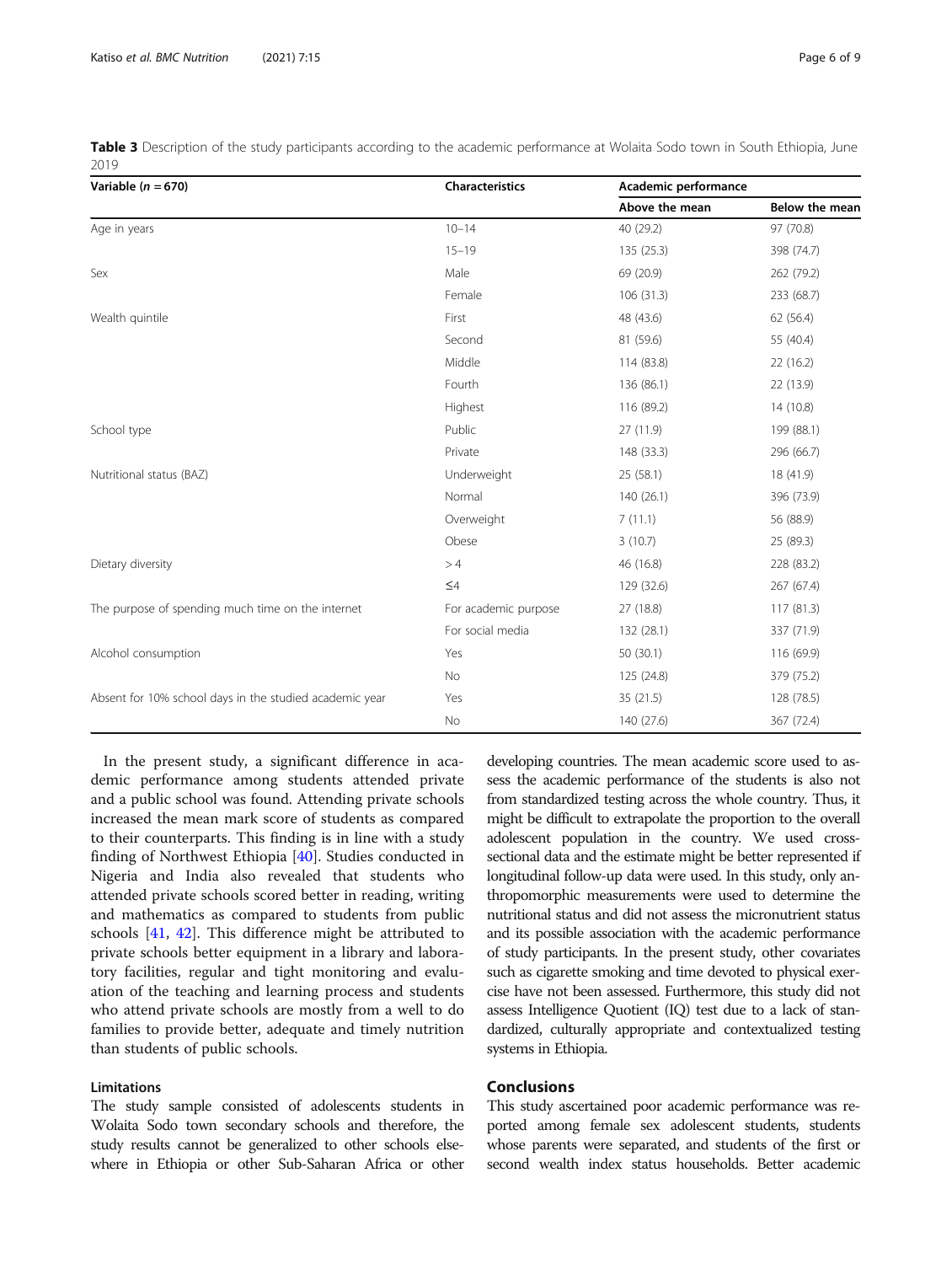| Variable $(n = 670)$                         |         | <b>Binary linear regression</b> |         | Multiple linear regression |  |
|----------------------------------------------|---------|---------------------------------|---------|----------------------------|--|
|                                              | В       | 95% CI                          | B       | 95% CI                     |  |
| Age                                          |         |                                 |         |                            |  |
| $15 - 19$                                    | 2.5     | 0.4, 4.5                        | 1.4     | $-0.4, 3.3$                |  |
| Sex                                          |         |                                 |         |                            |  |
| Female                                       | $-2.0$  | $-3.6, -0.3$                    | $-2.6$  | $-4.3, -0.9$               |  |
| Marital status of parents                    |         |                                 |         |                            |  |
| Separated                                    | $-8.4$  | $-10.4, -6.3$                   | $-4.7$  | $-6.7, -2.7$               |  |
| Education status of the mother               |         |                                 |         |                            |  |
| Read and write                               | $-2.9$  | $-5.0, -0.9$                    | $-1.7$  | $-4.9, 1.5$                |  |
| Primary                                      | 0.3     | $-1.8, 2.4$                     | 0.3     | $-3.1, 3.7$                |  |
| Secondary                                    | 2.5     | 0.6, 4.4                        | $-0.2$  | $-3.6, 3.2$                |  |
| College & above                              | 1.3     | $-0.6, 3.2$                     | $-3.5$  | $-7.3, 0.3$                |  |
| Education status of the father               |         |                                 |         |                            |  |
| No formal education                          | $-1.4$  | $-6.1, 3.4$                     | 2.5     | $-2.3, 7.3$                |  |
| Read and write                               | $-3.6$  | $-6.1, -1.1$                    | 1.5     | $-1.4, 4.3$                |  |
| Primary                                      | $-1.2$  | $-3.6, 1.1$                     | 0.8     | $-1.7, 3.2$                |  |
| Secondary                                    | 0.2     | $-1.8, 2.2$                     | $-0.1$  | $-2.1, 1.9$                |  |
| Occupational status of Mother                |         |                                 |         |                            |  |
| Housewife                                    | $-1.2$  | $-3.0, 0.6$                     | 0.5     | $-2.1, 3.1$                |  |
| Merchant                                     | $-0.4$  | $-2.1, 1.4$                     | $-0.01$ | $-2.4, 2.4$                |  |
| Private employee                             | 0.9     | $-1.9, 3.7$                     | 0.4     | $-2.4, 3.2$                |  |
| Daily labourer                               | $-5.1$  | $-12.7, 2.5$                    | 1.8     | $-5.6, 9.3$                |  |
| Wealth index                                 |         |                                 |         |                            |  |
| First-class                                  | $-10.7$ | $-12.7, -8.6$                   | $-9.9$  | $-12.8, -7.0$              |  |
| Second class                                 | $-4.1$  | $-6.2, -2.1$                    | $-5.7$  | $-8.1, -3.2$               |  |
| Middle class                                 | 2.2     | 0.1, 4.3                        | $-1.8$  | $-4.1, 0.5$                |  |
| Fourth class                                 | 4.2     | 2.2, 6.2                        | $-0.6$  | $-2.9, 1.6$                |  |
| School type                                  |         |                                 |         |                            |  |
| Private                                      | 5.83    | 4.1, 7.5                        | 4.2     | 2.5, 5.9                   |  |
| The purpose of spending time on the internet |         |                                 |         |                            |  |
| For social media                             | $-2.71$ | $-4.8, -0.7$                    | $-1.4$  | $-3.2, 0.4$                |  |
| Alcohol consumption                          |         |                                 |         |                            |  |
| No                                           | 1.79    | $-0.1, 3.7$                     | $-0.03$ | $-1.8, 1.7$                |  |
| <b>DDS</b>                                   |         |                                 |         |                            |  |
| Adequate                                     | 3.56    | 1.9, 5.2                        | 1.01    | $-0.6, 2.6$                |  |
| Nutritional status                           |         |                                 |         |                            |  |
| BAZ                                          | 2.14    | 1.5, 2.8                        | 1.89    | 1.1, 2.6                   |  |
| HAZ                                          | 1.33    | 0.6, 2.1                        | 1.48    | 0.7, 2.2                   |  |

<span id="page-6-0"></span>Table 4 Predictors of Academic Performance of adolescents in Secondary school at Wolaita Sodo town in South Ethiopia, June 2019

performance was also seen in students with better nutritional status indicators such as BAZ and HAZ.

Wolaita Sodo town health office should design interventions targeted at improving adolescents' nutritional status. A school feeding program should be launched

particularly for underweight students. Microfinance institutions and other development and incomegeneration activities should target students from households of the first wealth status. Schools should give tutorial classes for girl students. Further studies to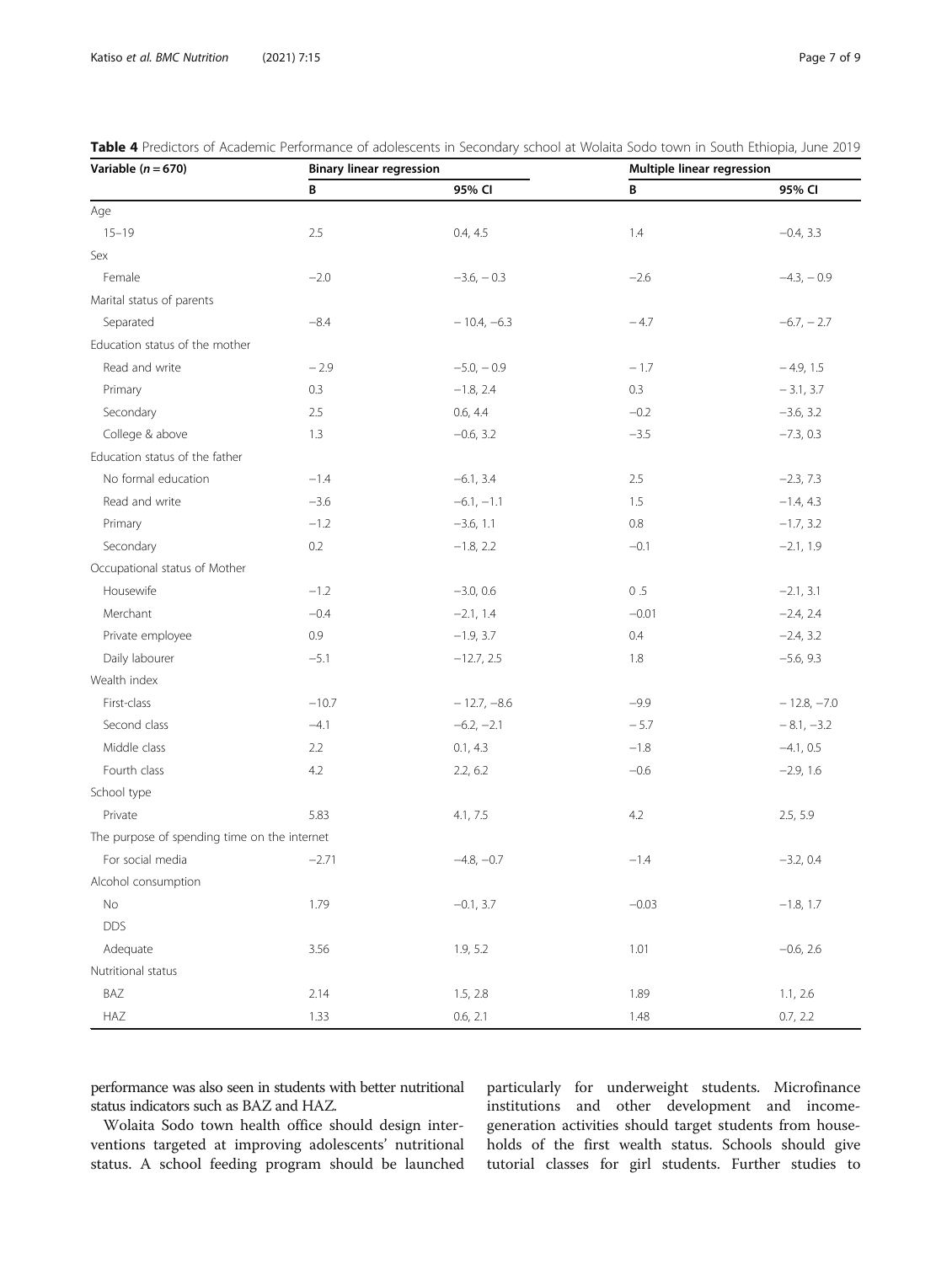<span id="page-7-0"></span>determine the association of nutritional status with school performance by including the micronutrient status data are recommended.

# Abbreviations

BAZ: BMI for Age Z-score; BMI: Body mass index; CI: Confidence interval; DDS: Dietary diversity score; FAO: Food and Agricultural Organization; HAZ: Height for Age Z-score; NGO: Non-Governmental Organization; NORHED: Norwegian Programme for Capacity Development in Higher Education and Research for Development; SD: Standard Deviation; SENUPH: South Ethiopia Network Universities in Public Health; TEM: Technical error of measurement; USA: United States of America; WHO: World Health Organization; WSU: Wolaita Sodo University

### Supplementary Information

The online version contains supplementary material available at [https://doi.](https://doi.org/10.1186/s40795-021-00420-8) [org/10.1186/s40795-021-00420-8.](https://doi.org/10.1186/s40795-021-00420-8)

Additional file 1. The Questionnaire.

#### Acknowledgments

We are grateful to SENUPH-NORHED for granting the study. We would also like to thank the School of Public Health, WSU for facilitating the research process. We would also like to acknowledge Wolaita Zone Education Department and local authorities for official giving permission and for their cooperation. We are also grateful to the study participants for their voluntarily participation in the study and data collectors and supervisors for their responsible data effort.

#### Authors' contributions

SW conceived the study, designed the protocol, coordinated data collection, analyzed the data, interpreted the findings and drafted the manuscript. AA contributed to the design, analysis, and interpretation of the findings, and reviewed the manuscript. SK contributed to the design, analysis, interpretation of the findings, reviewed progressive drafts, and proofread the manuscript. All authors read and approved the final version of the manuscript.

# Funding

This study was financially supported by South Ethiopia Network Universities in Public Health (SENUPH) project from the Norwegian Programme for Capacity Development in Higher Education and Research for Development (NORHED). The fund was facilitated by Wolaita Sodo University through a graduate-level research program. Neither of the parties had roles in the design, conduct, and decision to publish this research work.

#### Availability of data and materials

The datasets analyzed for this study are available with the corresponding author which can be accessed on reasonable request.

# **Declarations**

#### Ethics approval and consent to participate

Ethical clearance was received from the ethical review committee of the College of Health Science and Medicine, Wolaita Sodo University, Ethiopia. The ethical clearance and letter of request for permission were presented to Wolaita Zone Education Department and permission was obtained sequentially from the Department and its lower administrative structures. Finally, a detailed explanation was given for both the selected adolescents' parents/caregivers and the adolescents whose age is less than 18 years and for the adolescents themselves whose age is 19 years on the objective of the study, risk and benefits of the study, data collection procedures and confidentiality of the information. Informed written consent was obtained from adolescents whose age is 19 years. Informed written consent to participate in the study from parents/caregivers and assent was obtained from the adolescents whose age is less than 18 years respectively.

# Consent for publication

Not applicable.

# Competing interests

The authors declare that they have no competing interests.

Received: 15 May 2020 Accepted: 15 March 2021 Published online: 29 April 2021

#### References

- 1. WHO. Global Accelerated Action for the Health of Adolescents (AA-HA!): guidance to support country implementation. Geneva: WHO; 2018.
- 2. UNFPA, Population Reference Bureau. Status report adolescents and young people in sub-Saharan Africa: opportunities and challenges. Johannesburg and Washington DC: UNFPA; 2012.
- 3. Jukes M, Drake L, Bundy D. School health, nutrition and education for all: levelling the playing field. Bull World Health Organ. 2009;87(1):75.
- 4. Prentice AM. The emerging epidemic of obesity in developing countries. Int J Epidemiol. 2005;35(1):93–9. [https://doi.org/10.1093/ije/dyi272.](https://doi.org/10.1093/ije/dyi272)
- 5. Lillie M, Lema I, Kaaya S, Steinberg D, Baumgartner JN. Nutritional status among young adolescents attending primary school in Tanzania: contributions of mid-upper arm circumference (MUAC) for adolescent assessment. BMC Public Health. 2019;19(1):1582. [https://doi.org/10.1186/s12](https://doi.org/10.1186/s12889-019-7897-4) [889-019-7897-4.](https://doi.org/10.1186/s12889-019-7897-4)
- 6. Adeomi AA, Adelusi IO, Adedeji PO, Awofeso AE, Oroleye OO, Gbadegesin DL. Nutritional status and Cardiometabolic health among adolescents; findings from southwestern Nigeria. BMC Nutrition. 2019;5(1):45. [https://doi.](https://doi.org/10.1186/s40795-019-0308-5) [org/10.1186/s40795-019-0308-5](https://doi.org/10.1186/s40795-019-0308-5).
- 7. Bhattarai S, Bhusal CK. Prevalence and associated factors of malnutrition among school going adolescents of dang district, Nepal. AIMS Public Health. 2019;6(3):291–306. [https://doi.org/10.3934/publichealth.2019.3.291.](https://doi.org/10.3934/publichealth.2019.3.291)
- 8. (NCD-RisC) NRFC. Worldwide trends in body-mass index, underweight, overweight, and obesity from 1975 to 2016: a pooled analysis of 2416 population-based measurement studies in 128·9 million children, adolescents, and adults. Lancet. 2017;390(10113):2627–42. [https://doi.org/1](https://doi.org/10.1016/S0140-6736(17)32129-3) [0.1016/S0140-6736\(17\)32129-3](https://doi.org/10.1016/S0140-6736(17)32129-3).
- 9. Carvalho IHFM, Neutzling M, Taddei A. Risk factors for overweight and obesity in adolescents of a Brazilian University: a case-control study. Nutr Hosp. 2009;24:17–24.
- 10. Majgaard, Mingat K, Alain. Education in sub-Saharan Africa: a comparative analysis (English). In:Study AWB, editor. Washington, DC: World Bank Group; 2012, doi: <https://doi.org/10.1596/978-0-8213-8889-1>.
- 11. The World Bank. Ethiopia general education quality improvement project II (P129828). Washington, DC: The World Bank; 2017.
- 12. WHO. Nutrition in adolescence: issues and challenges for the health sector: issues in adolescent health and development. Geneva: WHO; 2005.
- 13. Bisset S, Fournier M, Pagani L, Janosz M. Predicting academic and cognitive outcomes from weight status trajectories during childhood. Int J Obes. 2013;37(1):154–9. <https://doi.org/10.1038/ijo.2012.106>.
- 14. Sandjaja PBK, Rojroonwasinkul N, BKL N, Budiman B, Ng LO, et al. Relationship between anthropometric indicators and cognitive performance in Southeast Asian school-aged children. Br J Nutr. 2013;110:S57–64.
- 15. Branigan AR. Does obesity harm academic performance? Stratification at the intersection of race, sex, and body size in elementary and high school. HHS Public Access. 2018;90(1):25–46.
- 16. Garg R, Melanson S, Levin E. Educational aspirations of male and female adolescents from single-parent and two biological families: a comparison of influencial factors. J Youth Adolesc. 2006;36:1010–23.
- 17. O OS, A OF, B FJ, T OG. Effects of marital stability and divorce on the academic performance of adolescent students' in senior secondary schools in Ogun State, Nigeria Greener, J Educ Res 2018;8(4):94–100.
- 18. Usaini MI, Abubakar NB. The impact of parents' occupation on academic performance of secondary school students in Kuala Terengganu. Multilingual Acad J Educ Soc Sci. 2015;3(1):112–20.
- 19. M S, Farooq, A H, Chaudhry, M S, G B. Factors affecting students' quality of academic performance: a case of secondary school level. J Qual Technol Manage 2011;7(2):01–14.
- 20. Central Statistical Agency (Ethiopia) and ICF International. Ethiopia Demographic and Health Survey 2011. Addis Ababa, Ethiopia and Calverton, Maryland: Central Satisticl Agency and ICF Internationa; 2012.
- 21. Getahun Z, Jibat A. An assessment of factors that affecting academic performances of students': the case of Assosa general secondary and preparatory school, Ethiopia. Int J Afr Asian Stud. 2018;45:16–22.